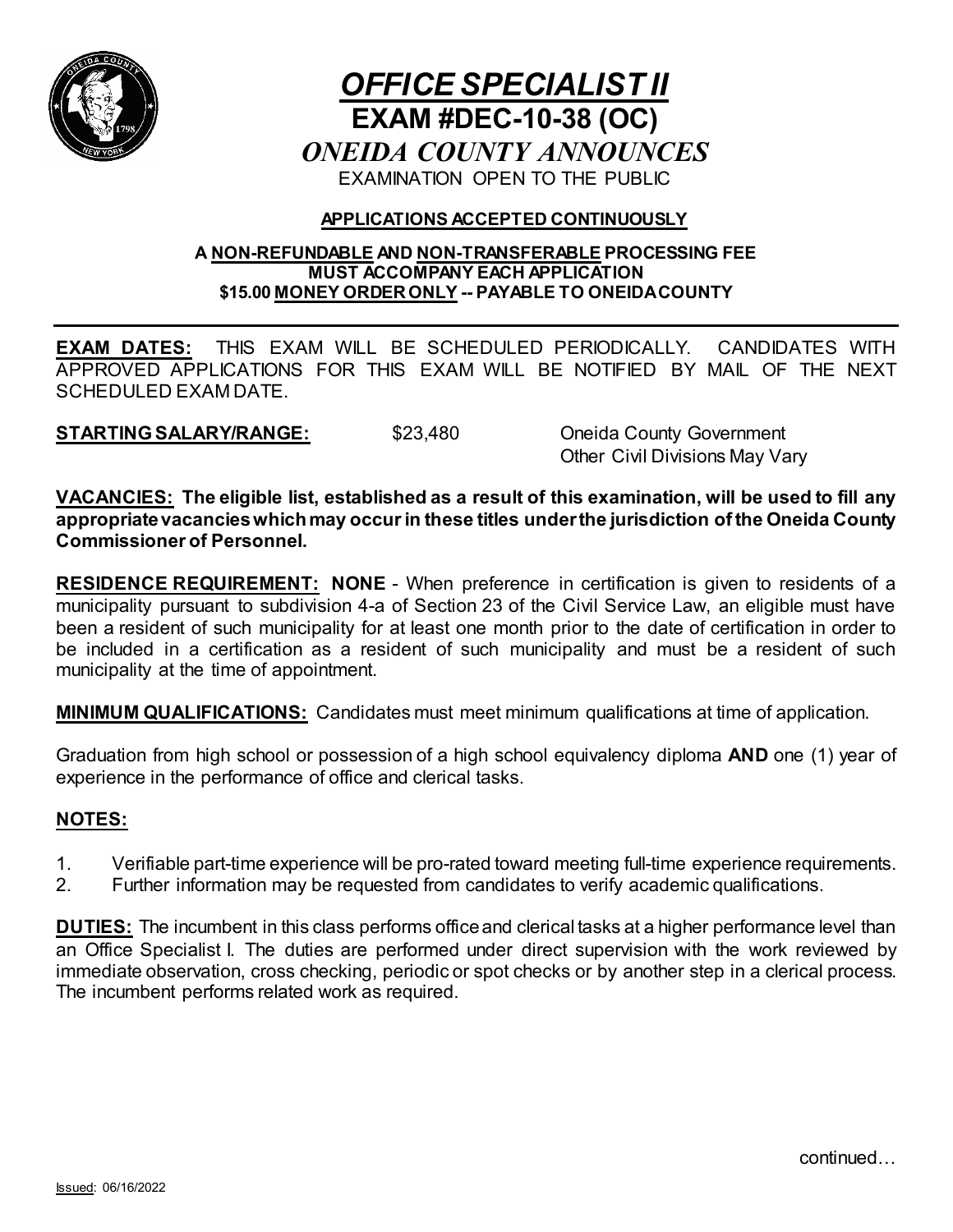# **OFFICE SPECIALIST II #DEC-10-38 (OC)** Page Two

**PC-ADMINISTERED TEST:** The test will be administered on a personal computer (PC). Candidates need no prior knowledge of computers in order to take the test. The test uses a simple point-and-click system that is thoroughly explained through an animated instruction program. Candidates will be given a sample test on which to practice before the actual test begins. This test is designed to evaluate knowledge, skills, and/or abilities in such areas as:

## **1. SPELLING:**

These questions test your ability to spell words that are used in written business communications.

## **2. ALPHABETIZING:**

These questions test your ability to file material in alphabetical order.

# **3. RECORD KEEPING:**

These questions evaluate your ability to perform common record keeping tasks. The test consists of two or more "sets" of questions; each set concerning a different problem. Typical record keeping problems might involve the organization or collation of data from several sources; scheduling; maintaining a record system using running balances; or completion of a table summarizing data using totals, subtotals, averages and percents.

# **4. CLERICAL OPERATIONS WITH LETTERS AND NUMBERS:**

These questions test your skills and abilities in clerical operations involving, comparing, checking and counting. The questions require you to follow the specific directions given for each question which may involve alphabetizing, comparing, checking and counting given groups of letters and/or numbers.

**CALCULATORS ARE RECOMMENDED:** Unless specifically prohibited, candidates are permitted to use QUIET, hand-held, solar- or battery-powered calculators ONLY. Devices with typewriter keyboards, such as cell phones, computers or devices which can be hooked up to a computer, spell-checkers, personal digital assistants, address books, language translators, dictionaries and any similar devices are **PROHIBITED**.

**ELIGIBLE LISTS:** Candidates who meet the qualifications, and pass this examination, will have their names placed on the Eligible List, in the order of final scores, regardless of the date on which they filed or took the test. The names of qualified candidates will remain on the Eligible List for one year. Appeal of ratings will not be allowed, as the opportunity for re-test exists.

**RETEST POLICY:** Retest for this continuous recruitment examination is permitted after six months.

**TERMINATION OF THE PROGRAM:** Oneida County Department of Personnel reserves the right to terminate this special recruitment program at any time, and re-establish a program of periodic testing for this title.

**TEST GUIDE:** A *"Guide to Taking the Examination for the Clerical Series"* is available on the New York State Department of Civil Service website: <https://www.cs.ny.gov/testing/testguides.cfm> .

continued…